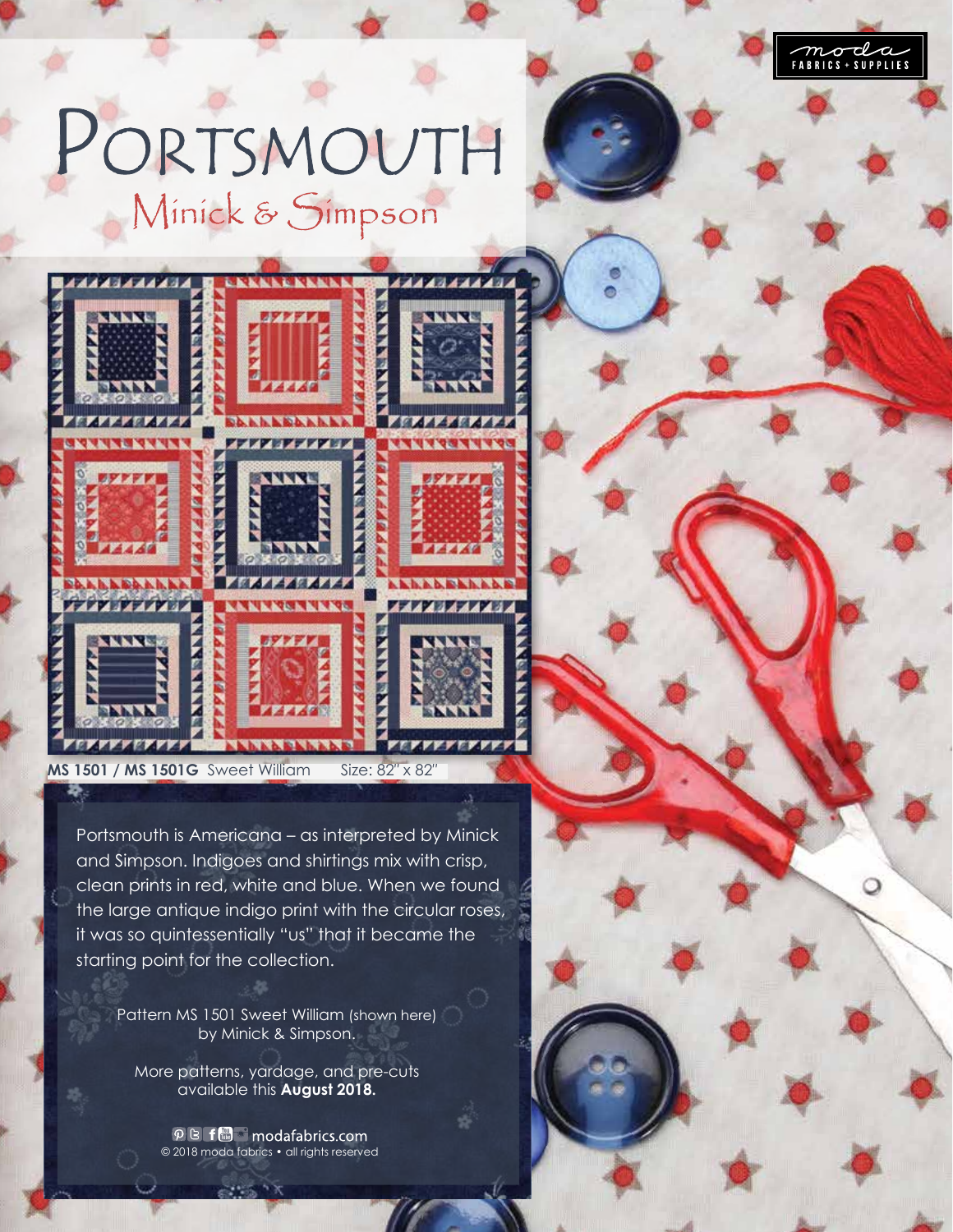

**Portsmouth** *Minick & Simpson* August Delivery



modafabrics.com **2018 MARCH COLLECTION**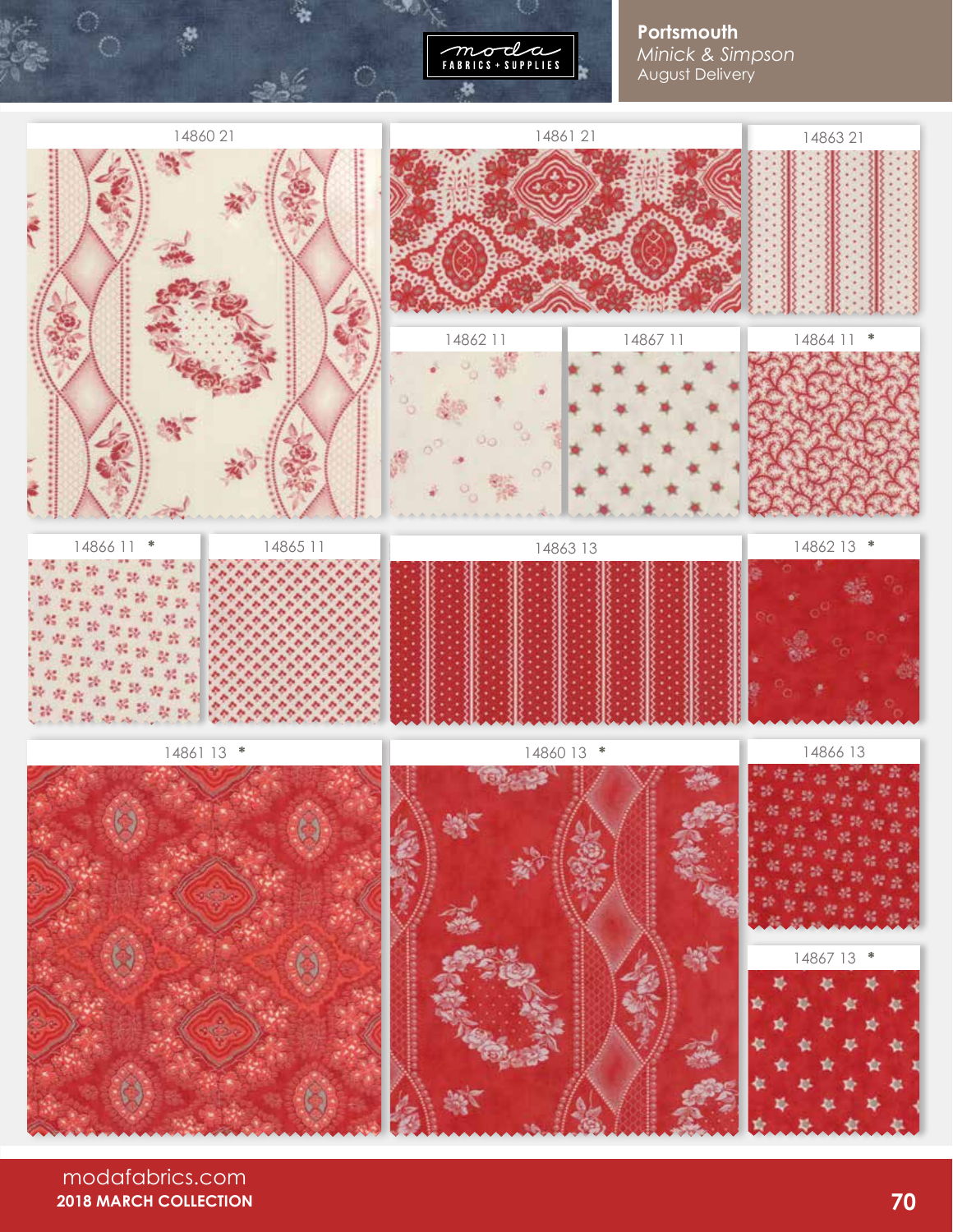## PORTSMOUTH Minick & Simpson



**14860 Asst.**

**15**

**Asst. 10**

**10**

modafabrics.com **2018 MARCH COLLECTION**